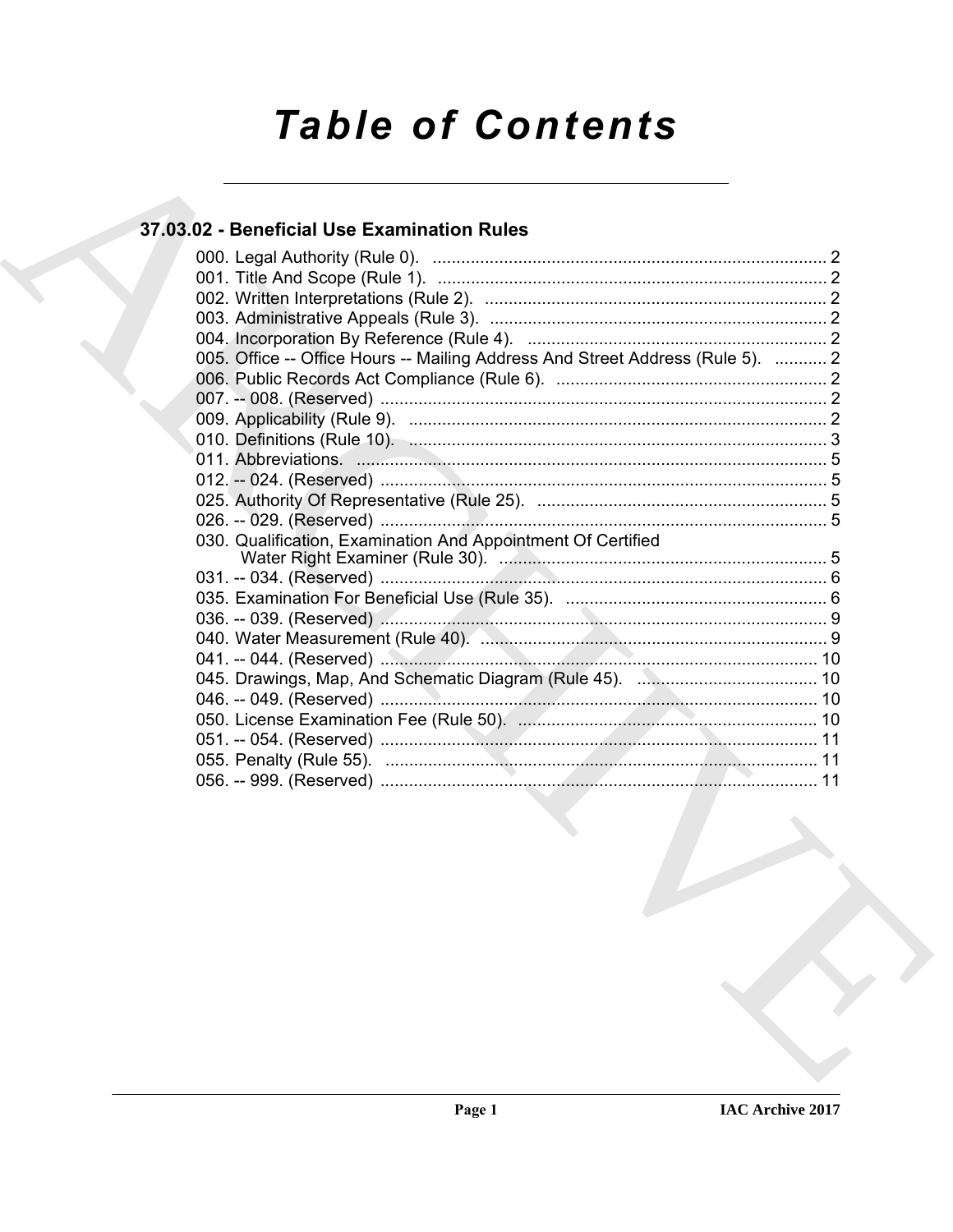#### **IAC Archive 2017**

#### **IDAPA 37 TITLE 03 CHAPTER 02**

#### **37.03.02 - BENEFICIAL USE EXAMINATION RULES**

#### <span id="page-1-1"></span><span id="page-1-0"></span>**000. LEGAL AUTHORITY (RULE 0).**

The director of the Department of Water Resources adopts these rules under the authority provided by Section 42- 1805(8), Idaho Code. (7-1-93)

#### <span id="page-1-2"></span>**001. TITLE AND SCOPE (RULE 1).**

<span id="page-1-11"></span>The 1986 Idaho Legislature amended Sections 42-217 and 42-221, Idaho Code to require a license examination fee be submitted together with the written proof of beneficial use or that a field examination report prepared by a certified water right examiner be submitted together with the written proof of beneficial use. The amended statutes also provided that field examinations could be conducted by certified water right examiners appointed by the director.

**CHAPTER 0.2**<br> **CHAPTER 0.2**<br> **CHAPTER 1.1**<br> **CHAPTER 1.1**<br> **CHAPTER 1.1**<br> **CHAPTER 1.1**<br> **CHAPTER 1.1**<br> **CHAPTER 1.1**<br> **CHAPTER 1.1**<br> **CHAPTER 1.1**<br> **CHAPTER 1.1**<br> **CHAPTER 1.1**<br> **CHAPTER 1.1**<br> **CHAPTER 1.1**<br> **CHAPTER 1. 01. Examination Requirements**. The examination requirements listed are intended as a guide to establish acceptable standards to determine the extent of application of water to beneficial use. The requirements are not intended to restrict the application of other sound examination principles by water right examiners. The director will evaluate any deviation from the standards hereinafter stated as they pertain to the review of any given examination. Water right examiners are encouraged to submit new ideas which will advance the art and provide for the public benefit. (7-1-93) the public benefit.

<span id="page-1-12"></span>**02. Rules**. These rules shall not be construed to deprive or limit the director of the Department of Water Resources of any exercise of powers, duties and jurisdiction conferred by law, nor to limit or restrict the amount or character of data, or information which may be required by the director from any owner of a water right permit or authorized representative for the proper administration of the law. (7-1-93)

#### <span id="page-1-3"></span>**002. WRITTEN INTERPRETATIONS (RULE 2).**

There are no written interpretations of these rules. (3-29-12)

#### <span id="page-1-4"></span>**003. ADMINISTRATIVE APPEALS (RULE 3).**

Persons may be entitled to appeal agency actions authorized under these rules pursuant to Section 42-1701A, Idaho Code, and IDAPA 37.01.01, "Rules of Procedure of the Idaho Department of Water Resources." (3-29-12)

#### <span id="page-1-5"></span>**004. INCORPORATION BY REFERENCE (RULE 4).**

No documents have been incorporated by reference into these rules. (3-29-12)

#### <span id="page-1-6"></span>**005. OFFICE -- OFFICE HOURS -- MAILING ADDRESS AND STREET ADDRESS (RULE 5).**

**01. Office Hours**. Office hours are 8 a.m. to 5 p.m., Mountain Time, Monday through Friday, except designated by the state of Idaho. (3-29-12) holidays designated by the state of Idaho.

**02. Mailing Address**. The mailing address for the state office is Idaho Department of Water Resources, P.0. Box 83720, Boise, Idaho 83720-0098. (3-29-12)

**03. Street Address**. The street address for the state office of the Department of Water Resources, and the regional offices in Idaho Falls, Coeur d'Alene, Twin Falls, and Boise may be obtained by calling the state office at  $(208)$  287-4800, or by visiting the department's website at  $\frac{http://www.idwr.idaho.gov.}(3-29-12)$  $(208)$  287-4800, or by visiting the department's website at http://www.idwr.idaho.gov.

#### <span id="page-1-7"></span>**006. PUBLIC RECORDS ACT COMPLIANCE (RULE 6).**

Any records associated with these rules are subject to the provisions of the Idaho Public Records Act, Title 74, Chapter 1, Idaho Code. (3-29-12) Chapter 1, Idaho Code.

<span id="page-1-8"></span>**007. -- 008. (RESERVED)**

#### <span id="page-1-10"></span><span id="page-1-9"></span>**009. APPLICABILITY (RULE 9).**

 $(7-1-93)$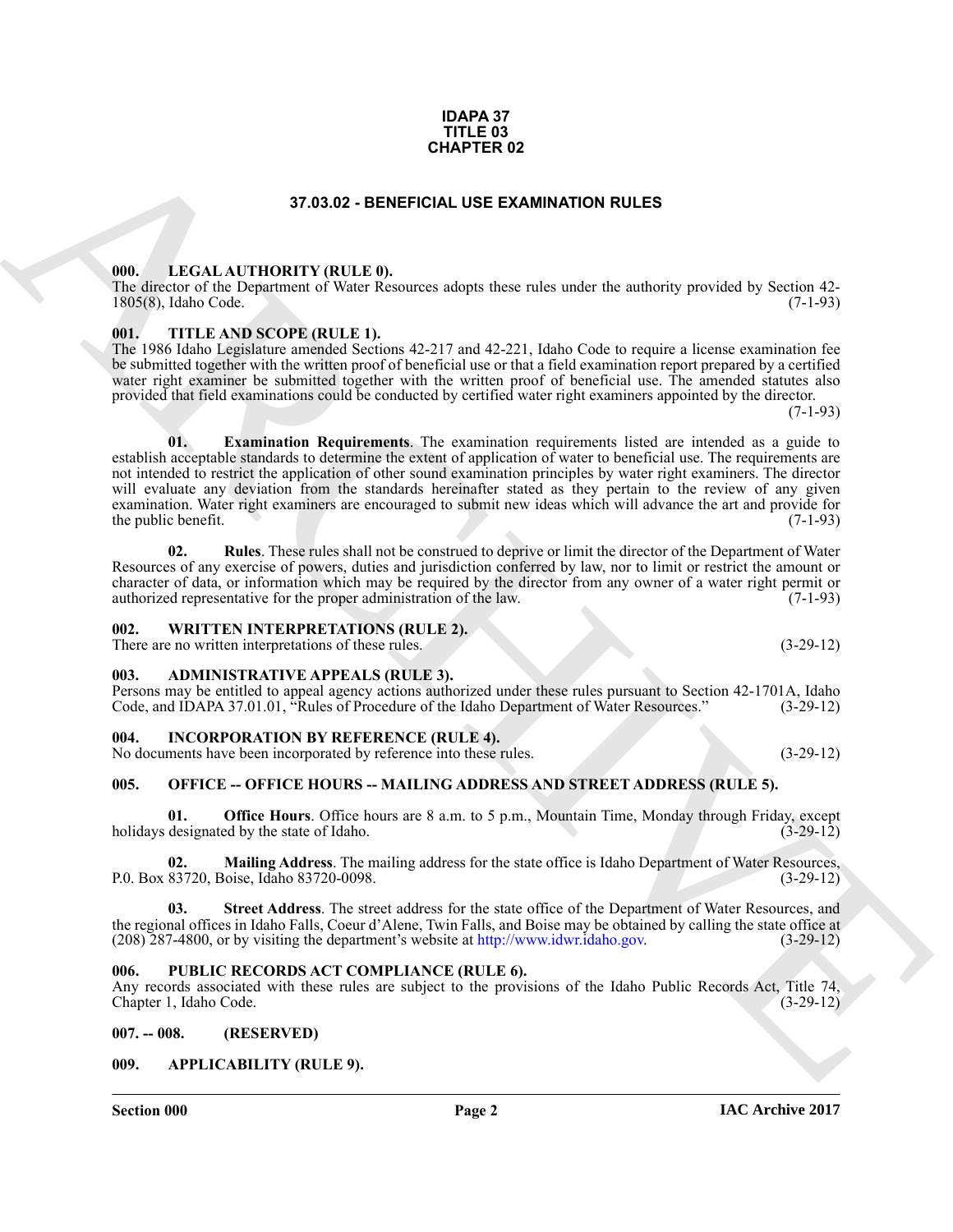**01. Proof of Beneficial Use**. These rules apply to all permits for which proof of beneficial use is not nd has not been submitted to the department. (3-29-12) yet due and has not been submitted to the department.

<span id="page-2-4"></span><span id="page-2-3"></span><span id="page-2-2"></span><span id="page-2-1"></span>**02. Examination**. These rules apply to all permits for which an examination has not been conducted. (3-29-12)

**03.** Re-Examination. These rules apply to all permits which have been examined but the license has issued due to a request for a re-examination by the permit holder. (3-29-12) not been issued due to a request for a re-examination by the permit holder.

**04. Examination Fee**. The examination fee requirements of these rules do not apply to a permit for single family domestic use, stockwatering, or other small uses for which the use does not exceed four one-hundreths (0.04) cfs or four (4) AF/year. The examination fee is required for multiple use permits which exceed four onehundreths (0.04) cfs or four (4) AF/year even though single family domestic use or stockwater use is included as one (1) of the uses on the permit.  $(3-29-12)$ 

#### <span id="page-2-5"></span><span id="page-2-0"></span>**010. DEFINITIONS (RULE 10).**

Unless the context otherwise requires, the following definitions govern these rules. (7-1-93)

**01. Acre-Foot (AF)**. A volume of water sufficient to cover one (1) acre of land one (1) foot deep and is forty-three thousand, five hundred sixty (43.560) cubic feet. (7-1-93) equal to forty-three thousand, five hundred sixty  $(43,560)$  cubic feet.

<span id="page-2-9"></span><span id="page-2-8"></span><span id="page-2-7"></span><span id="page-2-6"></span>**02. Acre-Foot/Annum**. An annual volume of water that may be diverted under a given use or right.

 $(7-1-93)$ 

**03. Amendment**. A change in point of diversion, place, period or nature of use or other substantial in the method of diversion or use of a permitted water right. (7-1-93) change in the method of diversion or use of a permitted water right.

<span id="page-2-10"></span>**04. Capacity Measurement**. The maximum volume of water impounded in the case of reservoirs or the maximum rate of diversion from the source as determined by actual measurement of the system during normal operation. (7-1-93) operation. (7-1-93)

**Exparament of Ninter Resolution**<br>
Unit Present distribution (European Mosque) to all promotes the maintain of Ninter and the state of the state and the state and the state and the state and the state and the state and th **05. Certified Water Right Examiner**. A professional engineer or professional geologist, qualified and registered in the state of Idaho who has the knowledge and experience necessary to satisfactorily complete water right field examinations as determined by the Director, and who has been appointed by the Director, Idaho Department of Water Resources as a certified water right examiner. A certified water right examiner is commonly termed a field examiner, water right examiner or examiner. A certified water right examiner is an impartial investigator and reporter of the information required by the Director to determine the extent of beneficial use established in compliance with a permit. Department employees are authorized to conduct water right examinations at the discretion of the Director. (3-29-12)

<span id="page-2-11"></span>**06. Conveyance Works**. The ditches, pipes, conduits or other means by which water is carried or moved from the point of diversion to the place of use. Storage works, if any, such as a dam can be considered part of the conveyance works. (7-1-93) the conveyance works.

**07.** Cubic Foot Per Second (CFS). A rate of flow approximately equal to four hundred forty-eight and ths (448.8) gallons per minute and also equals fifty (50) miner's inches. (7-1-93) eight tenths  $(448.8)$  gallons per minute and also equals fifty  $(50)$  miner's inches.

<span id="page-2-13"></span><span id="page-2-12"></span>**08. Department**. The Idaho Department of Water Resources. (7-1-93)

<span id="page-2-16"></span><span id="page-2-15"></span><span id="page-2-14"></span>**09. Director**. The Director of the Idaho Department of Water Resources. (7-1-93)

**10. Duty of Water**. The quantity of water necessary when economically conducted and applied to land unnecessary loss as will result in the successful growing of crops. (7-1-93) without unnecessary loss as will result in the successful growing of crops.

**Examination or Field Examination**. An on-site inspection or investigation to determine the extent of application of water to beneficial use and to determine compliance with terms and conditions of the water right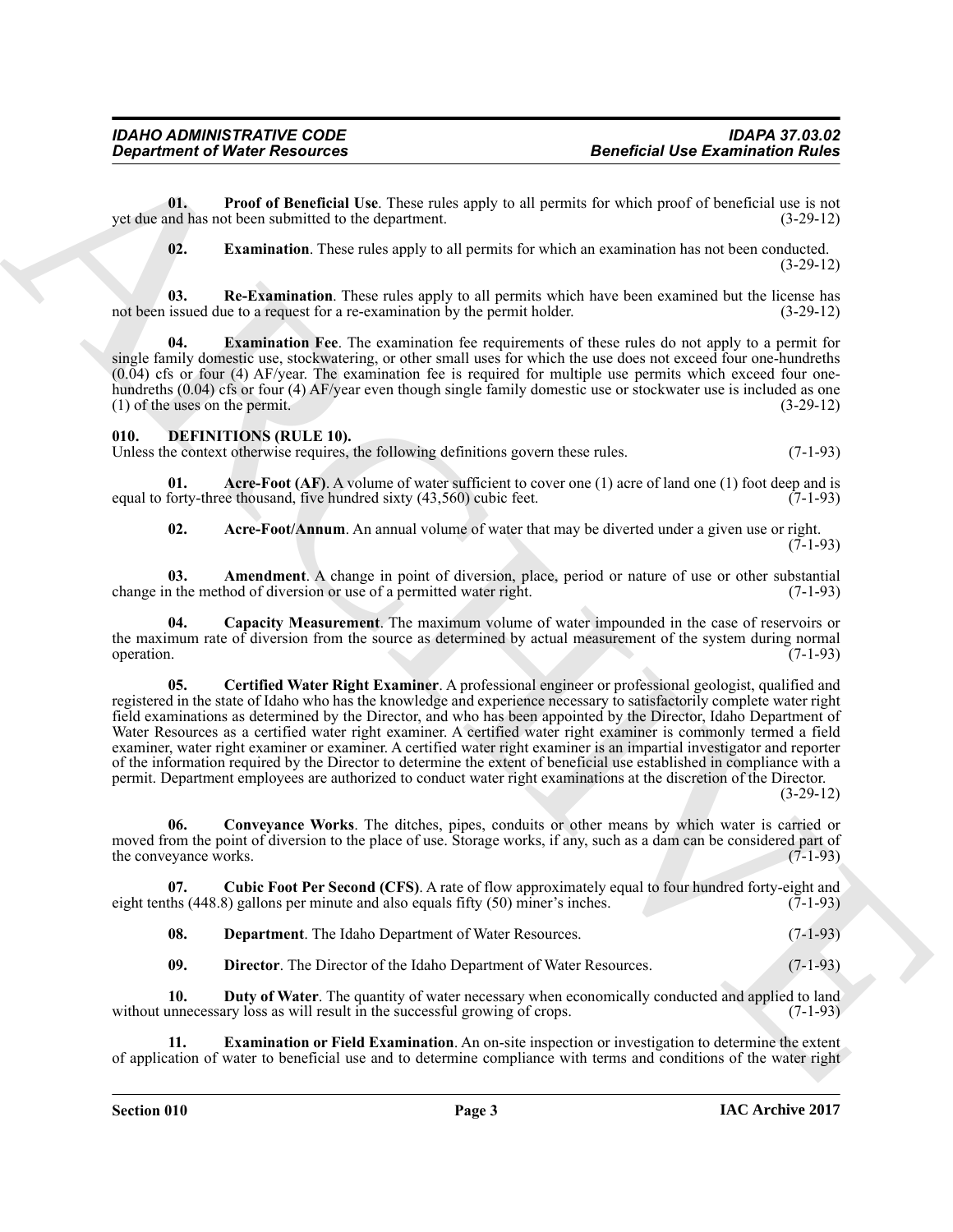<span id="page-3-0"></span>

 $permit.$  (3-29-12)

**12. Expansion**. The diversion and/or use of more water than originally allowed by the permit including application of water to a larger tract of land than originally permitted. (7-1-93)

<span id="page-3-1"></span>**13. Field Report**. The form provided by the Department upon which the examiner records the data gathered and describes the extent of diversion of water and application to beneficial use. The report is fully termed beneficial use field report and is also termed a field examination report. (7-1-93)

<span id="page-3-2"></span>**14. Headworks or Diversion Works**. The constructed barriers or devices on the source of water (surface water or ground water) by which water can be diverted from its natural course of flow and/or measured.

(7-1-93)

<span id="page-3-4"></span>**15. License**. The certificate issued by the Director in accordance with Section 42-219, Idaho Code confirming the extent of diversion and beneficial use of the water that has been made in conformance with the permit conditions. (7-1-93)

<span id="page-3-5"></span><span id="page-3-3"></span>**16. License Examination Fee**. The fee required in Section 42-221K, Idaho Code, and is also termed an examination fee. (7-1-93)

Geographe of Chinese Resources<br>
Spacehold Use Examination shows a second of the technological spacehold by the spacehold of the spacehold<br>
Spacehold and the spacehold of the spacehold of the spacehold of the spacehold of **17. Legal Subdivision**. A tract of land described by the government land survey and usually is described by government lot or quarter-quarter, section, township and range. A lot and block of a subdivision plat recorded with the county recorder may be used in addition to the government lot, quarter-quarter, section, township and range description. (7-1-93)

<span id="page-3-6"></span>**18. Measuring Device**. A generally accepted structure or apparatus used to determine a rate of flow or volume of water. Examples are weirs, meters, and flumes. Less typical devices may be accepted by the Director on a case-by-case basis. (7-1-93) case-by-case basis.

**19. Nature of Use**. The characteristic use for which water is or is sought to be applied. Examples are in irrigation, mining, industrial, fish propagation, power generation, municipal, etc. (7-1-93) domestic, irrigation, mining, industrial, fish propagation, power generation, municipal, etc.

<span id="page-3-9"></span><span id="page-3-8"></span><span id="page-3-7"></span>**20. Period of Use**. The time period during which water under a given right can be beneficially used. (7-1-93)

**21. Permit Holder or Owner**. The person, association, or corporation to whom a permit has been rassigned as shown by the records of the Department. (7-1-93) issued or assigned as shown by the records of the Department.

**22. Permit or Water Right Permit**. The water right document issued by the Director authorizing the and use of unappropriated public water of the state or water held in trust by the state. (7-1-93) diversion and use of unappropriated public water of the state or water held in trust by the state.

<span id="page-3-13"></span><span id="page-3-12"></span><span id="page-3-11"></span><span id="page-3-10"></span>**23. Place of Use (P.U. or POU)**. The location where the beneficial use is made of the diverted water. (3-29-12)

**24. Point of Diversion (P.D. or POD)**. The location on the public source of water from which water is Examples are pump intake, headgate, well locations, and dam locations. (3-29-12) diverted. Examples are pump intake, headgate, well locations, and dam locations.

**25. Project Works**. A general term which includes diversion works, conveyance works, and any devices which may be used to measure the water or to apply the water to the intended use. Improvements which have been made as a result of application of water, such as land preparation for cultivation, are not a part of the project works. (7-1-93) works.  $(7-1-93)$ 

<span id="page-3-14"></span>**26. Proof of Beneficial Use**. The submittal required in Section 42-217, Idaho Code. This submittal is commonly termed proof. (7-1-93)

<span id="page-3-15"></span>**27. Source**. The name of the natural water body at the point of diversion. Examples are Snake River, and water, spring, etc. (3-29-12) Smith Creek, ground water, spring, etc.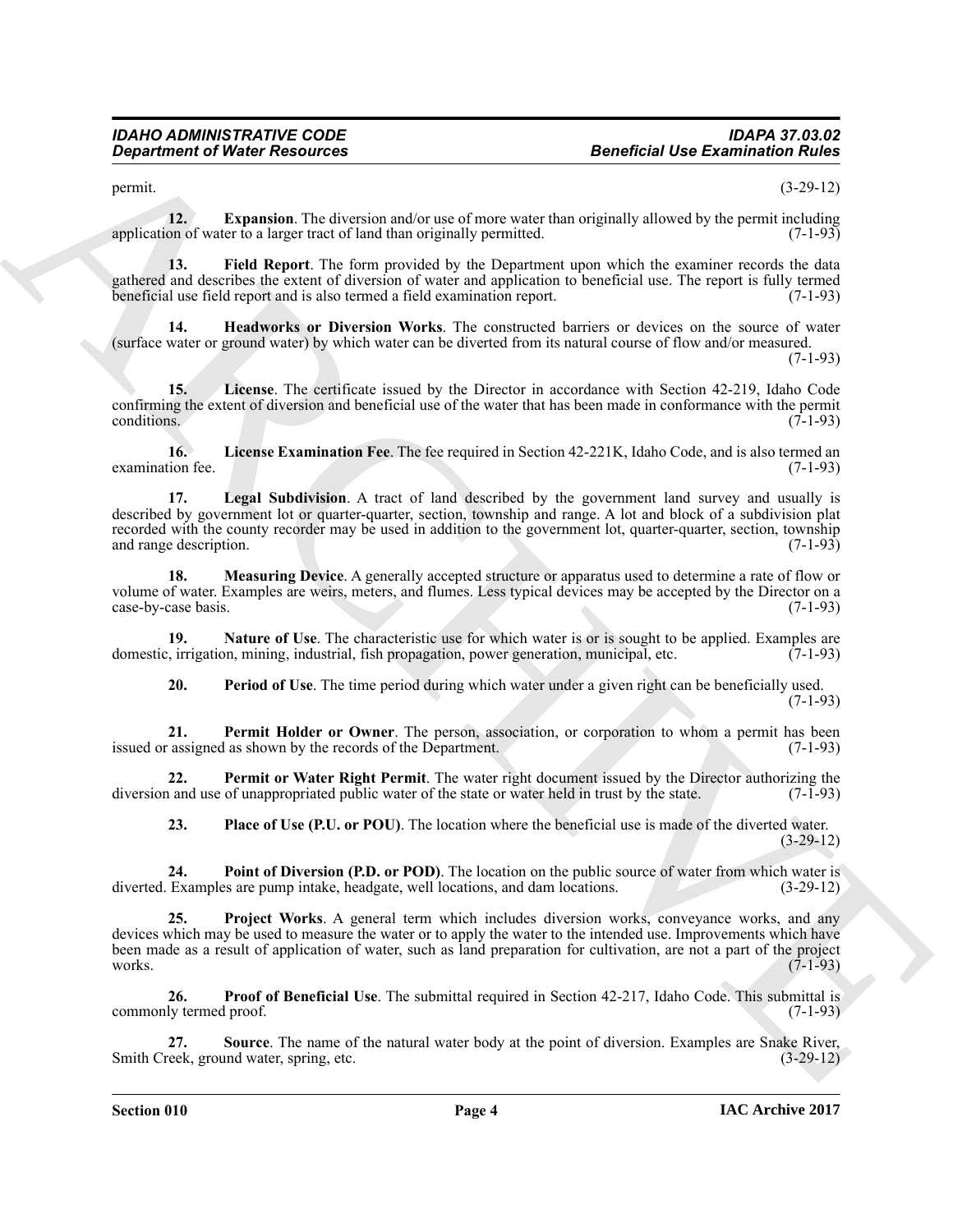#### <span id="page-4-8"></span><span id="page-4-7"></span><span id="page-4-6"></span><span id="page-4-5"></span><span id="page-4-0"></span>**011. ABBREVIATIONS.**

|                        | <b>Department of Water Resources</b>                                | <b>Beneficial Use Examination Rules</b>                                                                                                                                                                                                                                                                                                                                                                                                                               |
|------------------------|---------------------------------------------------------------------|-----------------------------------------------------------------------------------------------------------------------------------------------------------------------------------------------------------------------------------------------------------------------------------------------------------------------------------------------------------------------------------------------------------------------------------------------------------------------|
| 011.                   | <b>ABBREVIATIONS.</b>                                               |                                                                                                                                                                                                                                                                                                                                                                                                                                                                       |
| 01.                    | AF. Acre-Foot or Acre-Feet.                                         | $(3-29-12)$                                                                                                                                                                                                                                                                                                                                                                                                                                                           |
| 02.                    | CFS. Cubic Foot Per Second.                                         | $(3-29-12)$                                                                                                                                                                                                                                                                                                                                                                                                                                                           |
| 03.                    | P.D. or POD. Point of Diversion.                                    | $(3-29-12)$                                                                                                                                                                                                                                                                                                                                                                                                                                                           |
| 04.                    | P.U. or POU. Place of Use.                                          | $(3-29-12)$                                                                                                                                                                                                                                                                                                                                                                                                                                                           |
| 05.                    | <b>USGS</b> . United States Geological Survey.                      | $(3-29-12)$                                                                                                                                                                                                                                                                                                                                                                                                                                                           |
| $012. - 024.$          | (RESERVED)                                                          |                                                                                                                                                                                                                                                                                                                                                                                                                                                                       |
| 025.                   | <b>AUTHORITY OF REPRESENTATIVE (RULE 25).</b>                       |                                                                                                                                                                                                                                                                                                                                                                                                                                                                       |
| 01.                    | the form of an affidavit with the proof, field report and drawings. | <b>Proof of Beneficial Use.</b> When the proof of beneficial use, field report, and drawings are filed by<br>the water right examiner on behalf of an owner, written evidence of authority to represent the owner shall be filed in<br>$(7-1-93)$                                                                                                                                                                                                                     |
| 02.<br>right examiner. |                                                                     | Responsibility. It is the responsibility of the permit holder or authorized representative to submit<br>proof of beneficial use and provide for the timely submission of a completed field report by the due date in acceptable<br>form to the director by either paying the required examination fee to the department or by employing a certified water<br>$(7-1-93)$                                                                                               |
| $026. - 029.$          | (RESERVED)                                                          |                                                                                                                                                                                                                                                                                                                                                                                                                                                                       |
| 030.                   | <b>EXAMINER (RULE 30).</b>                                          | QUALIFICATION, EXAMINATION AND APPOINTMENT OF CERTIFIED WATER RIGHT                                                                                                                                                                                                                                                                                                                                                                                                   |
| 01.                    | refundable fee in the amount provided by statute.                   | Consideration. Any professional engineer or geologist qualified and registered in the state of<br>Idaho who has the knowledge and experience necessary to satisfactorily complete water right field examinations as<br>determined by the Director shall be considered for appointment as a water right examiner upon application to the<br>Director. The application shall be in the form prescribed by the Director and shall be accompanied by a non-<br>$(7-1-93)$ |
| 02.                    | written or oral examination.                                        | Information. The Director may require an applicant for appointment to the position of water right<br>examiner to provide detailed information of past experience, provide references, and to satisfactorily complete a<br>$(7-1-93)$                                                                                                                                                                                                                                  |
| 03.<br>issued.         |                                                                     | <b>Denial</b> . If the Director determines an applicant is not qualified, the application will be denied and<br>returned to the applicant. If the Director determines an applicant is qualified, a certificate of appointment will be<br>$(7-1-93)$                                                                                                                                                                                                                   |
| 04.                    | provided by statute shall accompany an application for renewal.     | Expiration. Every water right examiner certificate of appointment shall expire March 31 of each<br>year unless renewed by application in the manner prescribed by the Director. A non-refundable fee in the amount<br>$(7-1-93)$                                                                                                                                                                                                                                      |
| 05.                    | administrative hearing pursuant to Section 42-1701A(3), Idaho Code. | <b>Refusal or Revocation</b> . An appointment or renewal may be refused or revoked by the Director at<br>any time upon a showing of reasonable cause. A party aggrieved by an action of the Director may request an<br>$(7-1-93)$                                                                                                                                                                                                                                     |
| 06.                    | the Director may not be reconsidered for six (6) months.            | <b>Reconsideration</b> . An application for appointment or renewal which has been refused or revoked by<br>$(7-1-93)$                                                                                                                                                                                                                                                                                                                                                 |
|                        |                                                                     | <b>Liability</b> . The state of Idaho shall not be liable for the compensation of any water right examiner                                                                                                                                                                                                                                                                                                                                                            |

#### <span id="page-4-10"></span><span id="page-4-9"></span><span id="page-4-1"></span>**012. -- 024. (RESERVED)**

#### <span id="page-4-13"></span><span id="page-4-12"></span><span id="page-4-11"></span><span id="page-4-2"></span>**025. AUTHORITY OF REPRESENTATIVE (RULE 25).**

#### <span id="page-4-3"></span>**026. -- 029. (RESERVED)**

#### <span id="page-4-21"></span><span id="page-4-20"></span><span id="page-4-19"></span><span id="page-4-18"></span><span id="page-4-17"></span><span id="page-4-16"></span><span id="page-4-15"></span><span id="page-4-14"></span><span id="page-4-4"></span>**030. QUALIFICATION, EXAMINATION AND APPOINTMENT OF CERTIFIED WATER RIGHT EXAMINER (RULE 30).**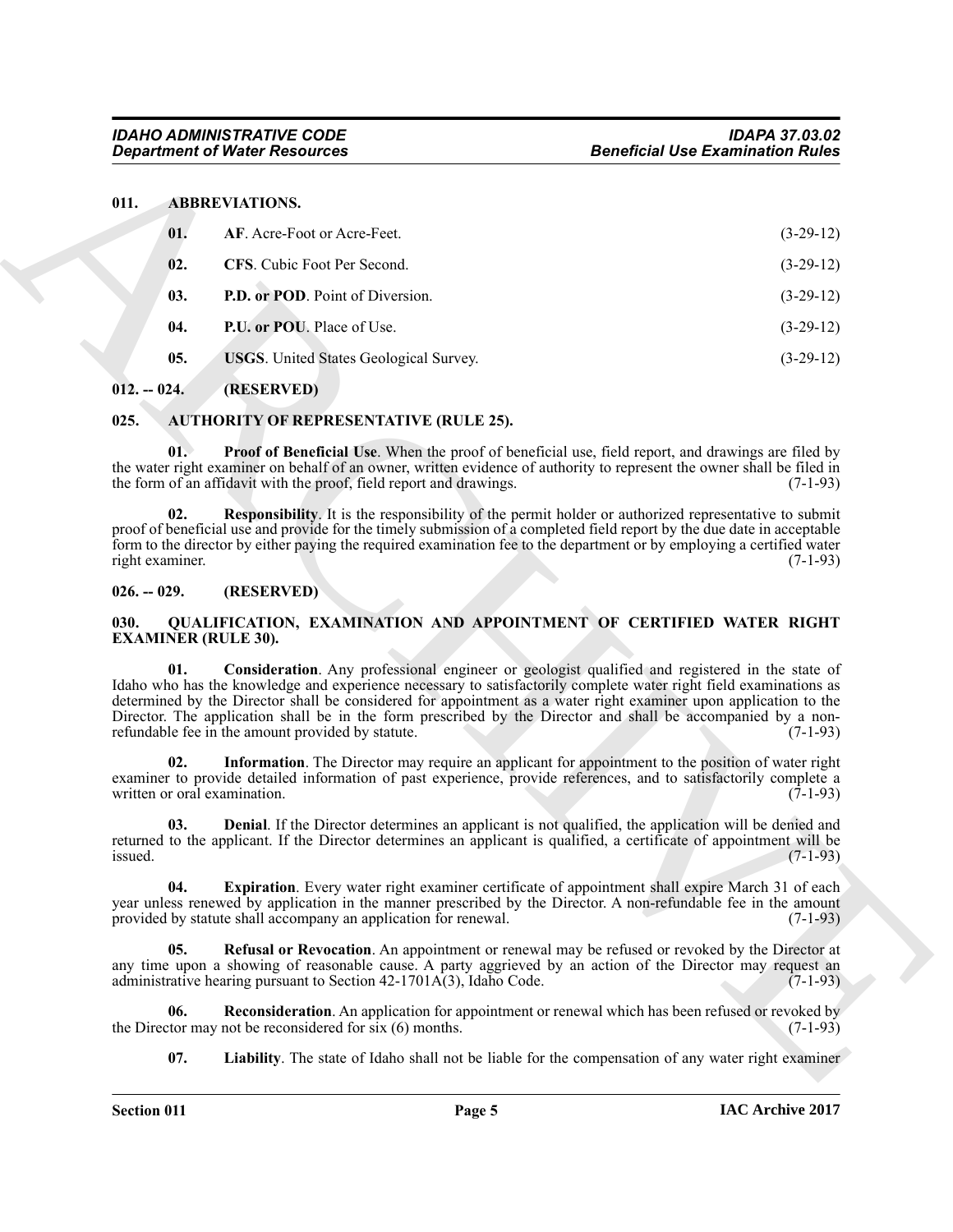other than department employees. The permit holder shall be responsible for costs associated with proof submittal including examination and field report preparation.

<span id="page-5-4"></span>**08. Examinations**. The Director may, at his discretion, authorize sufficiently knowledgeable and experienced department employees to conduct water right examinations during the course and scope of their employment with the department. Upon termination of employment with the department, such examiners, unless reappointed as a non-department certified examiner under provisions of these rules, are not authorized to conduct field examinations. The fee provisions of these rules do not apply to department employees. (3-29-12)

<span id="page-5-5"></span>**09. Ingress or Egress Authority**. Appointment as a water right examiner does not grant ingress or egress authority to non-department examiners and does not convey authority unless explicitly prescribed in these rules. (7-1-93) rules. (7-1-93)

<span id="page-5-7"></span>**10. Reports**. The Director will not accept a field examination report prepared by a certified water right examiner or a department employee who has any past or present interest, direct or indirect, in either the water right permit, the land or any enterprise benefiting, or likely to benefit, from the water right. Among those that the Director will presume to have an actual or potential conflict of interest and from whom he will not accept a field examination report are the following: (3-29-12) report are the following:

**a.** The person or persons owning the water right permit or the land or enterprise benefiting from the water right permit, members of their families (spouse, parents, grandparents, lineal descendants including those that are adopted, lineal descendants of parents; and spouse of lineal descendants), and their employees. (7-1 are adopted, lineal descendants of parents; and spouse of lineal descendants), and their employees.

<span id="page-5-6"></span>**b.** The person or persons, who sold or installed the diversion works or distribution system. (7-1-93)

**11. Money Received**. All moneys received by the department under the provisions of these rules shall ited in the water administration fund created under Section 42-238a, Idaho Code. (7-1-93) be deposited in the water administration fund created under Section 42-238a, Idaho Code.

#### <span id="page-5-0"></span>**031. -- 034. (RESERVED)**

#### <span id="page-5-1"></span>**035. EXAMINATION FOR BENEFICIAL USE (RULE 35).**

#### <span id="page-5-3"></span><span id="page-5-2"></span>**01. Field Report**. (7-1-93)

**a.** All items of the field report must be completed and must provide sufficient information for the Director to determine the extent of the water right developed in order for the report to be acceptable to the Director.  $(7-1-93)$ 

**b.** Permitted uses partially developed by the permit holder shall be described in detail. Permitted uses which were not developed by the permit holder shall be noted. Uses determined to exist which are not authorized by the permit being examined shall also be described in detail. (3-29-12) the permit being examined shall also be described in detail.

General of Water Research and the University of the Christian Control of the Christian Control of the Christian Control of the Christian Control of the Christian Control of the Christian Control of the Christian Control o **c.** A concise description of the diversion works and a general description of the distribution works shall be given. This description must trace the water from the point of diversion to and including the place of use and the return to a public water source, if any. Any reservoir, diversion dam, headgate, well, canal, flume, pump and other related structure shall be included. If water is stored, the timing and method of storage, release, rediversion and conveyance to the place of use shall be described. The make, capacity, serial number and model number of all pumps, boosters or measuring devices associated with the point of diversion at the source of the water supply shall be described on the field examination report. Schematic diagrams, photographs, and maps sufficient to locate and describe the diversion, conveyance and usage systems shall also be provided in the examination report. (3-29-12) describe the diversion, conveyance and usage systems shall also be provided in the examination report.

**d.** Any interconnection of the water use being examined with other water rights or with other conveyance systems shall be described on the field report. Interconnection includes, but is not limited to, sharing the same point of diversion, distribution system, place of use, or beneficial use. The examination report shall also include an evaluation of how the water use being examined is distinct from prior existing water rights and provides an<br>alternate source of water or increment of beneficial use not authorized by prior existing water rights. (3-29-1 alternate source of water or increment of beneficial use not authorized by prior existing water rights.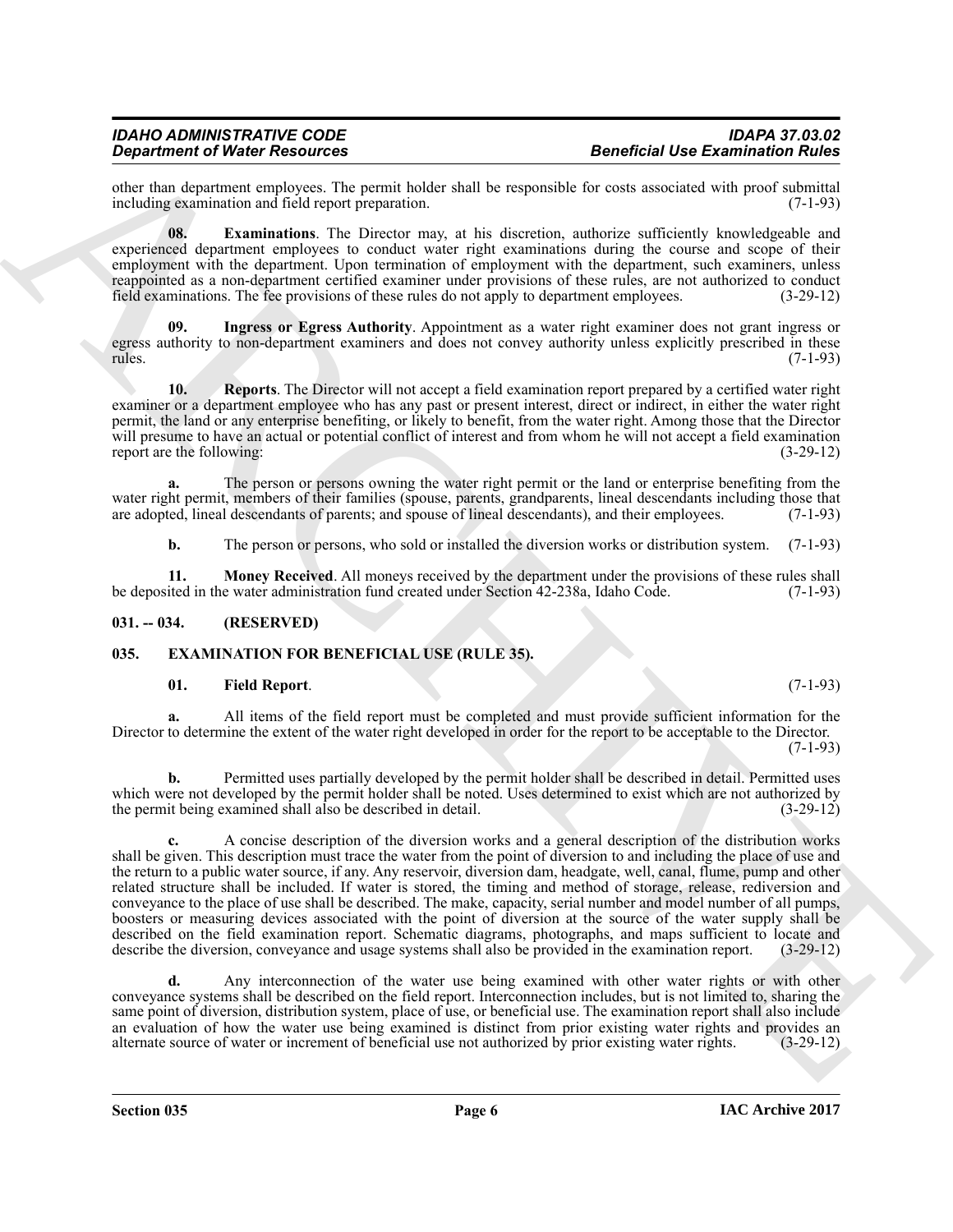## *Department of Water Resources*

**e.** If water is returned to a public water source after use, a legal description of the point where the water is returned and source to which discharge is made shall be provided. Examples of uses which generally have an effluent discharge include fish propagation and power facilities. (7-1-93) effluent discharge include fish propagation and power facilities.

**f.** The method of compliance with each condition of approval of a permit shall be shown on the field report by the examiner. (7-1-93)

**g.** If the water is used for irrigation, the boundaries of the various irrigated areas and the location of the project works providing water to each shall be platted on the maps submitted with the report and the full or partial acreage in each legal subdivision of forty (40) acres or government lot shall be shown. (3-29-12)

**h.** Irrigated acreage shall be shown on the field report to the nearest whole acre in a legal subdivision except the acreage shall be shown to the nearest one-tenth  $(0.10)$  acre for permits covering land of less than ten  $(10)$  acres.<br> $(3-29-12)$  $\arccos$ . (3-29-12)

**i.** Where a permit has been developed as separate distribution systems from more than one point of diversion, the separate areas irrigated from each point of diversion shall be shown on the maps submitted with the report and the legal subdivisions embracing the irrigated areas for each such respective point of diversion together with the total irrigated area shall be described. (3-29-12)

**Consideration** We become the same of the same of the consideration of the consideration of the same signal consideration of the same signal consideration of the same signal consideration of the same signal consideration For each use of water the examiner shall report an annual diversion volume based on actual beneficial use during the development period for the permit. The method of determining the annual diversion volume shall be shown. The annual diversion volume shall account for seasonal variations in factors affecting water use, including seasonal variations in water availability. For irrigation, the volume shall be based on the field headgate requirements in the map titled Irrigation Field Headgate Requirement appended to these rules (see Appendix A located at the end of this chapter). Annual diversion volumes for heating and cooling uses may be adjusted to account for documented weather conditions during any single heating or cooling season from among the fifty (50) years immediately prior to submitting proof of beneficial use for the permit. For storage uses that include filling the reservoir and periodically replenishing evaporation and seepage losses throughout the year, the annual diversion volume shall be the sum of the amounts used for filling and for replenishment. Volumes may include reasonable conveyance losses actually incurred by the water user. The following water uses are exempt from the volume reporting requirement: (3-29-12) reporting requirement:

| Diversion to storage. (Volume should be reported for the storage use, such as irrigation storage.) |  |             |
|----------------------------------------------------------------------------------------------------|--|-------------|
|                                                                                                    |  | $(3-29-12)$ |

| ii.  | Domestic uses as defined in Section 42-111, Idaho Code.                        | $(3-29-12)$ |
|------|--------------------------------------------------------------------------------|-------------|
| iii. | In-stream watering of livestock.                                               | $(3-29-12)$ |
| iv.  | Fire protection. (Volume is required for fire protection storage.)             | $(3-29-12)$ |
| V.   | On-stream, run-of-the-river, non-consumptive power generation uses.            | $(3-29-12)$ |
| vi.  | Minimum stream flows established pursuant to Chapter 15, Title 42, Idaho Code. | $(3-29-12)$ |

vii. Municipal use by an incorporated city or other entity serving users throughout an incorporated city, except the following situations that do require a volume to be reported: (3-29-12)

(1) The permit or amended permit was approved with a volume limitation; or (3-29-12)

The permit was not approved for municipal use but can be amended and licensed for a municipal ring the authorized development period for the permit. (3-29-12) use established during the authorized development period for the permit.

viii. Irrigation using natural stream flow diverted from a stream or spring. (Volumes must be reported for irrigation uses from ponds, lakes and ground water and for irrigation storage and irrigation from storage.)

(3-29-12)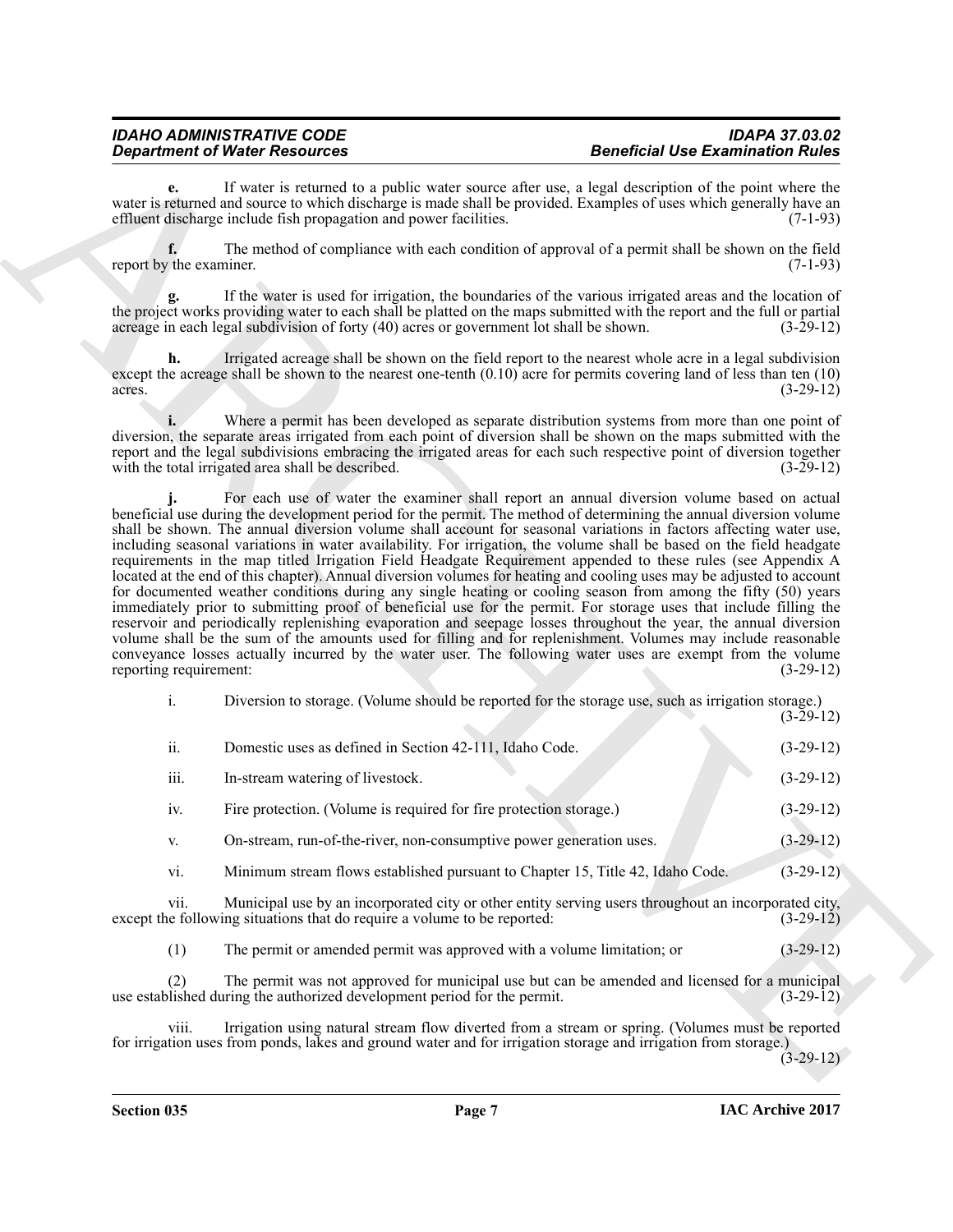**k.** The total number of holding/rearing ponds and the dimensions and volume of the ponds shall be shown on the field report for fish rearing or fish propagation use. The annual volume shall be calculated based on the changes of water per hour. (7-1-93) changes of water per hour.

**l.** Information shall be submitted concerning the beneficial use that has been made of the water unless the purpose of use is for irrigation. For example, for stockwater use, the number and type of stock watered shall be provided. Similar indications of the extent of beneficial use shall be provided for all other non-irrigation uses.

 $(7-1-93)$ 

**m.** Information on the period during each year that the water is used shall be described for each use. (7-1-93)

For permits having more than one use, the diversion rate measured for each use, the annual diversion volume determined for each use (unless specifically exempted by rule or statute), and the place of use for each use shall be described. (3-29-12) each use shall be described.

**o.** The amount (rate and/or volume) of water shall be limited by the smaller of the permitted amount, the amount upon which the license examination fee is paid, the capacity of the diversion works or the amount beneficially used prior to submitting proof of beneficial use, including any statutory limitation of the duty of water.

(3-29-12)

**p.** Suggested amendments shall be noted on the field report when the place of use, point of diversion, period or nature of use is different from the approved permit or from previously approved amendments. Suggested amendments shall be based on actual use, not on potential use. (3-29-12)

An aerial photo marked to depict the point(s) of diversion and place(s) of use for each use must accompany each field report unless waived by the Director. If existing photos are not available, the Director will accept a USGS Quadrangle map at the largest scale available. (3-29-12) accept a USGS Quadrangle map at the largest scale available.

**r.** Unless required as a condition of permit approval, an on-site examination and direct measurement of the diversion rate are not required for the following water uses if the beneficial use, place of use, season of use, and point of diversion can be confirmed by documentary means such as well driller reports, property tax records, receipts and other records of the permit holder, or photographs, including aerial photographs: (3-29-12) and other records of the permit holder, or photographs, including aerial photographs:

i. Irrigation up to five  $(5)$  acres. (3-29-12)

ii. Storage of up to fourteen point six (14.6) acre-feet of water solely for stock watering purposes.

(3-29-12)

iii. Any uses other than irrigation or storage if the total combined diversion rate for all the uses established in connection with the permit does not exceed twenty-four one hundredths (0.24) cubic feet per second. (3-29-12)

#### <span id="page-7-0"></span>**02. Field Report Acceptability**. (7-1-93)

General of Water Research of Using Value (see Externios of the Comparison of the Using Value of the Using Value of the Using Value of the Using Value of the Using Value of the Using Value of the Using Value of the Using V **a.** All field reports shall be prepared by or under the supervision of certified water right examiners or authorized department employees. Reports submitted by certified water right examiners must be properly endorsed with an engineer or geologist seal and signature. Field reports received from certified water right examiners will be accepted if the report includes all the information required to complete the report and provides the information required by Rule Subsection 035.01. (3-29-12) required by Rule Subsection 035.01.

**b.** Field reports not completed as required by these rules will be returned to the certified water right examiner for completion. If the date for submitting proof of beneficial use has passed, the penalty provisions of Rule 055 shall apply. (7-1-93) 055 shall apply.

**c.** If the Director determines that a field report prepared by a certified water right examiner is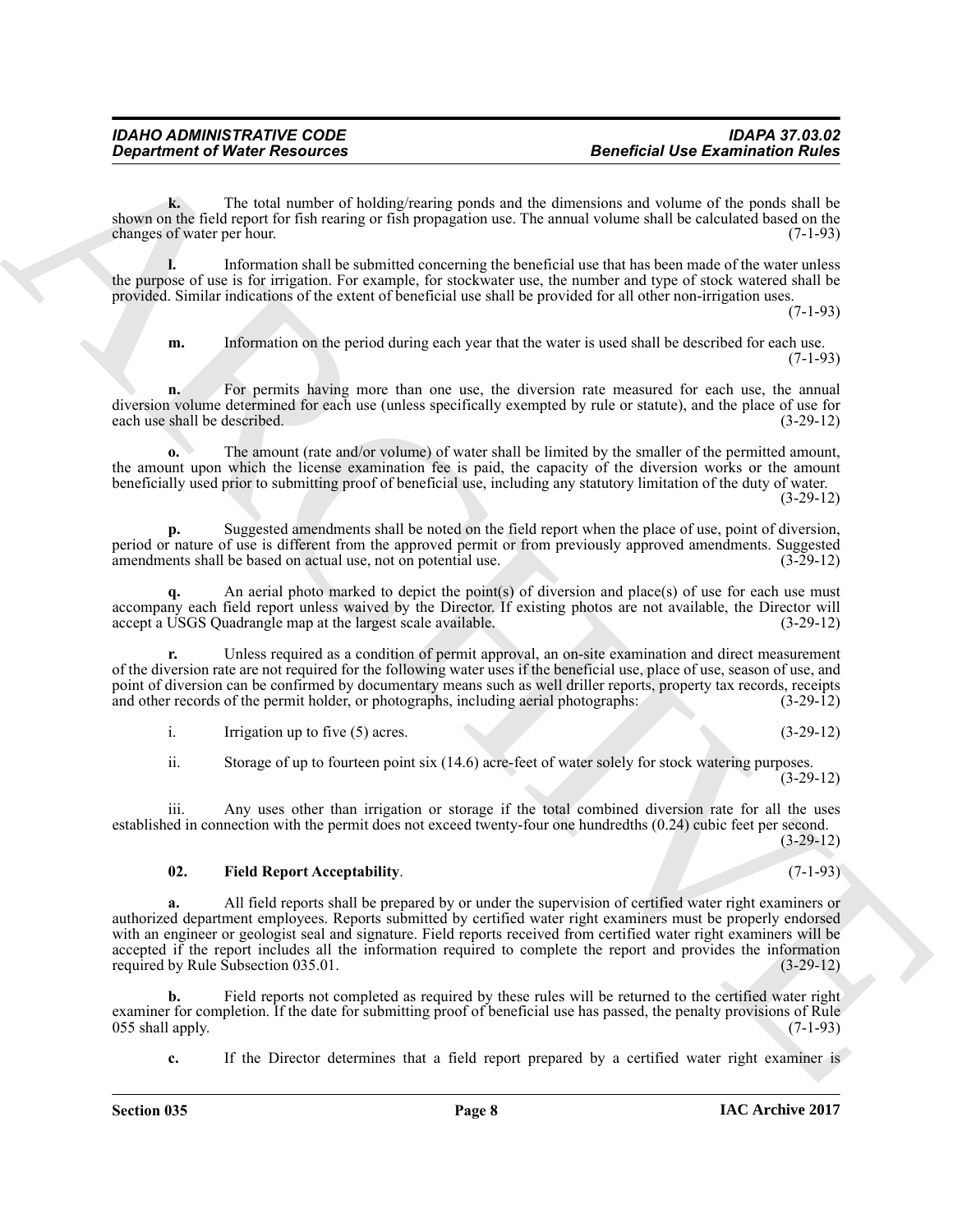#### *IDAHO ADMINISTRATIVE CODE IDAPA 37.03.02 Department of Water Resources Beneficial Use Examination Rules*

acceptable but that additional information is needed to clarify the field report, he will notify the examiner in writing of the information required. If the additional information is not submitted within thirty (30) days or within the time specified in the written notice, the priority date of the permit will be advanced one (1) day for each day the information submittal is late. Failure to submit the required information within one (1) year of the date of the department's request is cause for the Director to take action to cancel the permit. (3-29-12)

**d.** Field reports which indicate that a measuring device or lockable controlling works, required as a condition of approval of the permit, has not been installed, are not acceptable and will be returned to the examiner unless the measuring device requirement or lockable controlling works requirement has been formally waived or modified by the Director. (3-29-12)

<span id="page-8-2"></span>**03. General**. (7-1-93)

For irrigation purposes, the duty of water shall not exceed five (5) acre feet of stored water for each acre of land to be irrigated or more than one (1) cubic foot per second for each fifty (50) acres of land to be irrigated unless it can be shown to the satisfaction of the Director that a greater amount is necessary. (7-1unless it can be shown to the satisfaction of the Director that a greater amount is necessary.

**b.** For irrigated acreage of five (5) acres or less, a diversion rate up to three one-hundreths (0.03) cfs per acre may be allowed on the license to be issued by the Director. (3-29-12)

**c.** Conveyance losses of water from the point of diversion to the place of use which are determined by actual measurement may be allowed by the Director if the loss is determined by the Director to be reasonable.

(7-1-93)

**d.** The duty of water described in Subsections 035.03.a. or 035.03.b. may be exceeded if the department has authorized a greater diversion rate per acre when the permit was issued and good cause acceptable to the Director has been demonstrated. (3-29-12) the Director has been demonstrated.

**Stationary Webles Research Stationary and the stationary and the first External Stationary and the stationary and the stationary and the stationary and the stationary and the stationary and the stationary and the station e.** For irrigation systems which cover twenty-five thousand (25,000) acres or more, within irrigation districts organized and existing under the laws of the state of Idaho, and for irrigation projects developed under a permit held by an association, company, corporation, or the United States to deliver surface water to more than five (5) water users under an annual charge or rental, the field report does not need to describe the irrigated land by legal subdivision, but may describe generally the lands under the project works if the total irrigated acres has been accurately determined and is shown on the field report. The amount of water beneficially used under such projects must be shown on the field report. must be shown on the field report.

#### <span id="page-8-0"></span>**036. -- 039. (RESERVED)**

#### <span id="page-8-1"></span>**040. WATER MEASUREMENT (RULE 40).**

#### <span id="page-8-4"></span><span id="page-8-3"></span>**01. Measurement Terminology**. (7-1-93)

**a.** Rate of flow measurements shall be shown in units of cubic feet per second (cfs) with three (3) nt figures and no more precision than hundredths. (7-1-93) significant figures and no more precision than hundredths.

**b.** Volume measurements shall be shown in units of acre-feet (AF) with three (3) significant figures, ore precision than tenths. (7-1-93) and no more precision than tenths.

<span id="page-8-6"></span>**02. Rate of Diversion**. The rate of diversion measurement shall be conducted as close as reasonably possible to the source of supply and shall be measured with the project works fully in place operating at normal capacity. For example, if a sprinkler system is used for irrigation purposes, discharge from the pump must be measured with the sprinkler system connected. (7-1-93)

<span id="page-8-5"></span>**03. Measurements**. Water measurements may be made by vessel, weir, meter, rated flume, reservoir capacity table or other standard method of measurement acceptable to the Director. The field report shall describe the method used in making the measurement, the date when made, the name of the person making the measurement, the legal description of the location where the measurement was taken and shall include sufficient information, including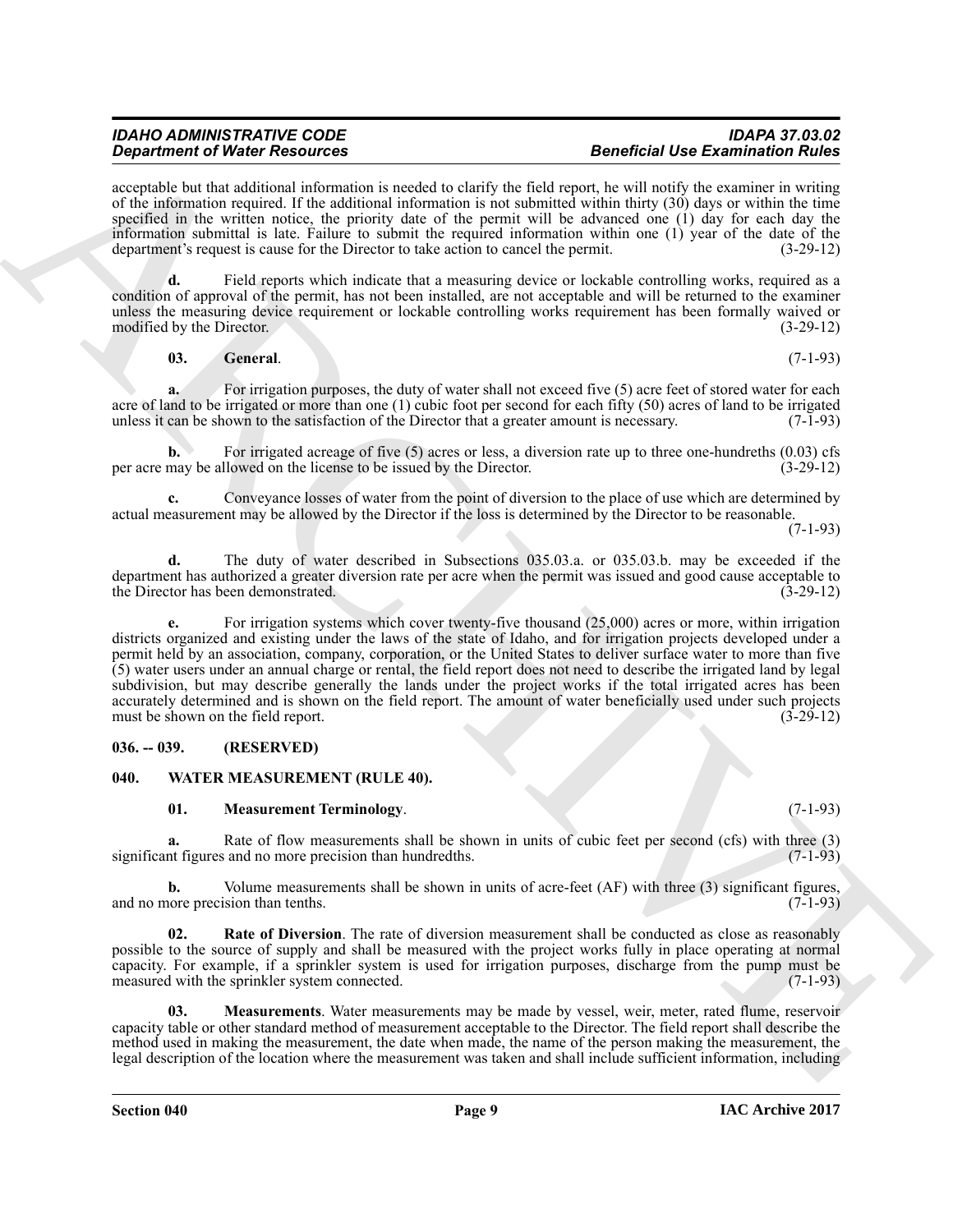current meter notes, rating tables, and/or calibration information to enable the Director to check the quantity of water measured in each case. (3-29-12) measured in each case.

<span id="page-9-13"></span>**04. Unacceptable Measurements**. Theoretical diversion rates or theoretical carrying capacities are not acceptable as a measure of the rate of diversion except as indicated in these rules and for some diversion systems where the flow rate cannot be measured accurately due to the physical characteristics of the diversion and distribution system. system. (3-29-12)

<span id="page-9-12"></span>**05.** Method. Rate of flow measurements shall be determined using equipment and methods capable of obtaining an accuracy of plus or minus ten percent  $(10\%)$ .  $(7-1-93)$ 

#### <span id="page-9-0"></span>**041. -- 044. (RESERVED)**

#### <span id="page-9-4"></span><span id="page-9-1"></span>**045. DRAWINGS, MAP, AND SCHEMATIC DIAGRAM (RULE 45).**

The following provisions shall apply to the submittal of drawings, maps, photos and the schematic diagrams.

(7-1-93)

**01. Submittal of Drawings, Maps, Photos and Schematic Diagrams**. Drawings, maps, photos and schematic diagrams used as an attachment to the field report shall be on eight and one-half by eleven  $(8\frac{1}{2} \times 11)$  inch paper whenever possible. A margin of two (2) inches at the top and one-half (1/2) inch on the other three (3) sides should be provided. (7-1-93) should be provided.

<span id="page-9-9"></span><span id="page-9-8"></span><span id="page-9-5"></span>**02. Attachment Sheets**. Attachment sheets shall depict information on one (1) side only. (7-1-93)

**03. Scale of Map**. The map depicting the point of diversion and place of use shall be of a reasonable scale but not less than two (2) inches equals one (1) mile. The map shall show the location of the point(s) of diversion to the nearest forty (40) acre tract or to a ten  $(10)$  acre tract for springs. The location of ditches, canals, mainlines, distribution systems and the place of use by forty (40) acre tract must be shown. (7-1-93) distribution systems and the place of use by forty  $(40)$  acre tract must be shown.

<span id="page-9-6"></span>**04. Drawings**. Drawings need to generally depict the size and type of diversion works, measuring onveyance system, water application method, and the location of any measurements taken. (7-1-93) device, conveyance system, water application method, and the location of any measurements taken.

<span id="page-9-7"></span>**05. Photographs**. Photographs of the diversion works, the typical distribution works and other prominent features of the system shall be provided with the field report. (7-1-93)

#### <span id="page-9-2"></span>**046. -- 049. (RESERVED)**

#### <span id="page-9-3"></span>**050. LICENSE EXAMINATION FEE (RULE 50).**

### <span id="page-9-11"></span><span id="page-9-10"></span>**01. Examinations Conducted by Department Staff**. (3-29-12)

**a.** The examination fee shall be payable to the Department of Water Resources unless the field tion is conducted by a certified water right examiner. (3-29-12) examination is conducted by a certified water right examiner.

**b.** The department will not conduct an examination for which the fee has not been paid to the department unless exempted in Rule Subsection 009.04, except that for any prior examination, whether conducted by a certified water right examiner or by department staff, the department may conduct a supplemental examination on its own initiative at any time. No examination fee shall be charged for a supplemental examination conducted by the department on its own initiative.

Graduated Water Resources<br>
Constraints of the Resources<br>
Constraints of the State collection information behaviour and the state of the state of the state of the State of the State of the State of the State of the State o **c.** A license shall not be issued for an amount of water in excess of the amount covered by the examination fee. Subsequent to the examination and prior to a license being issued, the Director will notify the permit holder that the licensed amount will be limited because an insufficient examination fee was paid. The permit holder will be allowed thirty (30) days after the notice is mailed to pay the additional examination fee, along with a late payment penalty of twenty-five dollars (\$25) or twenty percent (20%) of the amount of the additional required fee whichever is more. If payment is received within the thirty (30) day period, the rate or volume licensed shall not be reduced by reason of the examination fee. If payment is not received within the thirty (30) day period, the rate or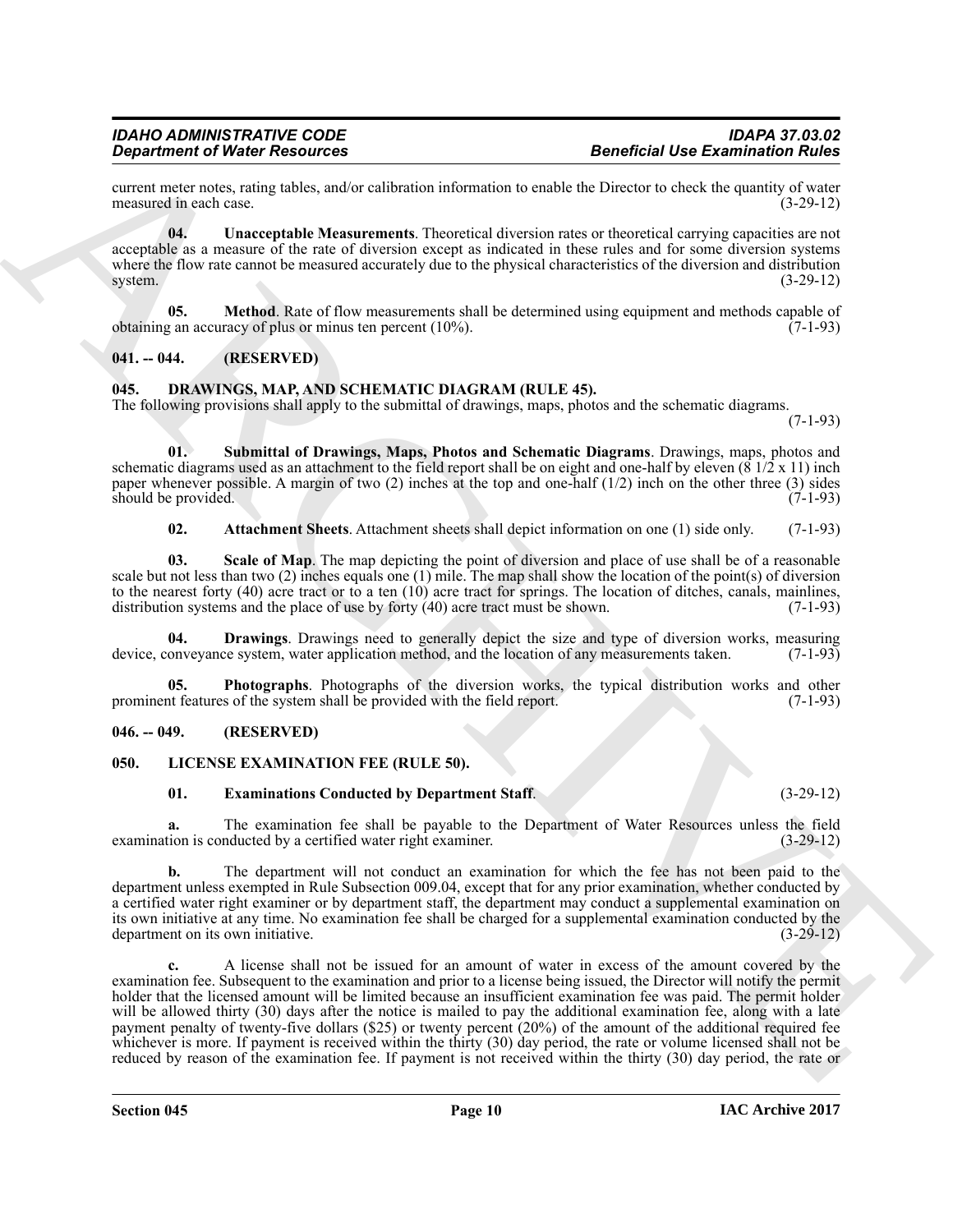volume licensed shall be limited by the original examination fee paid. For the purpose of determining advancement of priority for late fee as provided in Section 42-217, Idaho Code, fees shall not be considered as having been paid until paid in full, including any subsequent fee. paid in full, including any subsequent fee.

**d.** Excess examination fees are non-refundable. (7-1-93)

**e.** An examination fee equal to the initial examination fee paid to the department shall be paid for a reexamination made at the request for the permit holder except upon a showing of error by the department on the initial examination.  $\alpha$  examination.  $(7-1-93)$ 

#### <span id="page-10-3"></span>**02. Examinations Conducted by Non-Department Certified Water Right Examiners**. (7-1-93)

**a.** The examination fee required by Section 42-217, Idaho Code is not applicable for examination d by or under the supervision of certified water right examiners. (3-29-12) conducted by or under the supervision of certified water right examiners.

**b.** A permit holder may change from one (1) certified water right examiner to another but may not choose to have the examination conducted by the department after selecting a certified water right examiner.

(3-29-12)

**c.** After submitting proof of beneficial use and paying an examination fee to the department, but before the department's actual examination, a permit holder may submit an examination report completed by a certified water right examiner. Because the examination fee is an essential component of timely proof submittal, the department will not refund the examination fee. department will not refund the examination fee.

#### <span id="page-10-0"></span>**051. -- 054. (RESERVED)**

#### <span id="page-10-4"></span><span id="page-10-1"></span>**055. PENALTY (RULE 55).**

<span id="page-10-5"></span>**01.** Permits for Which Proof Has Been Submitted Prior to the Effective Date of These Rules. The I required is the examination fee or a statement. (7-1-93) submittal required is the examination fee or a statement.

Graduate of Water Newsletters and the state and the state of the formula state and the state of the state of the state of the state of the state of the state of the state of the state of the state of the state of the stat **a.** Failure to submit within sixty (60) days of notification by the director, either the license examination fee or a statement verifying that a non-department certified water right examiner has been retained to conduct the examination is cause to advance the priority of the permit one (1) day for each day the submittal is late.<br>The submittal is late beginning on the 61st day after notification by the director that submittal is d The submittal is late beginning on the 61st day after notification by the director that submittal is due.

Failure to submit either the license examination fee or an acceptable field examination report prepared by or under the supervision of a certified water examiner within one (1) year of the sixty-first (61st) day after notification by the director that the submittal is due is cause for the director to reject the proof of beneficial use and lapse the permit.  $(7-1-93)$ and lapse the permit.

<span id="page-10-6"></span>**02. Permits for Which Proof Has Not Been Submitted**. The submittal required is the proof and the examination fee or the proof and a completed field report. (7-1-93)

**a.** Failure to submit either the license examination fee or an acceptable field examination report prepared by or under the supervision of a certified water right examiner by the proof due date is cause to lapse the permit pursuant to Section 42-218a, Idaho Code, unless an extension of time pursuant to Section 42-204, Idaho Code, extending the proof of beneficial use due date has been approved. (7-1-93)

### <span id="page-10-2"></span>**056. -- 999. (RESERVED)**

#### **Appendix A**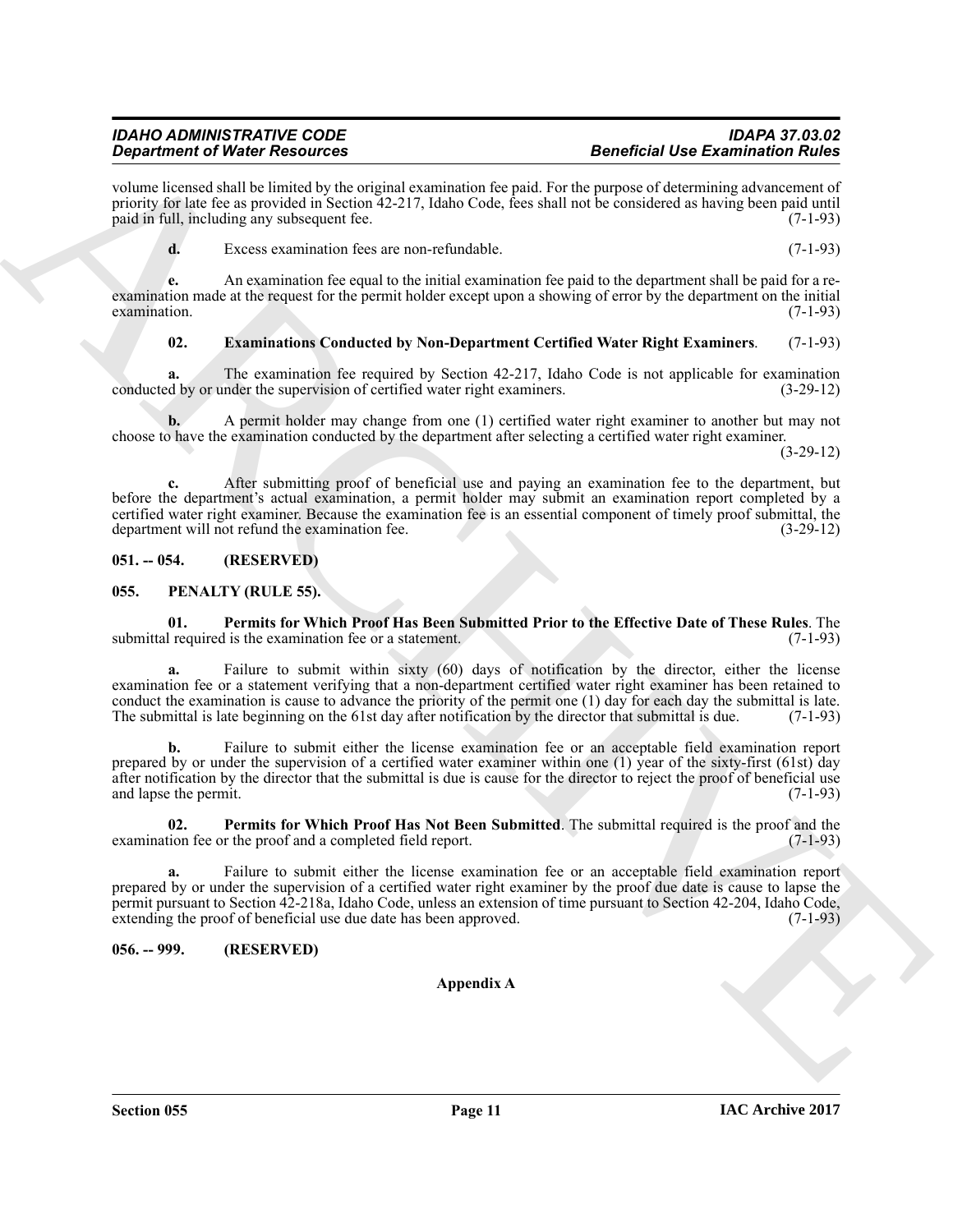### **Appendix A**